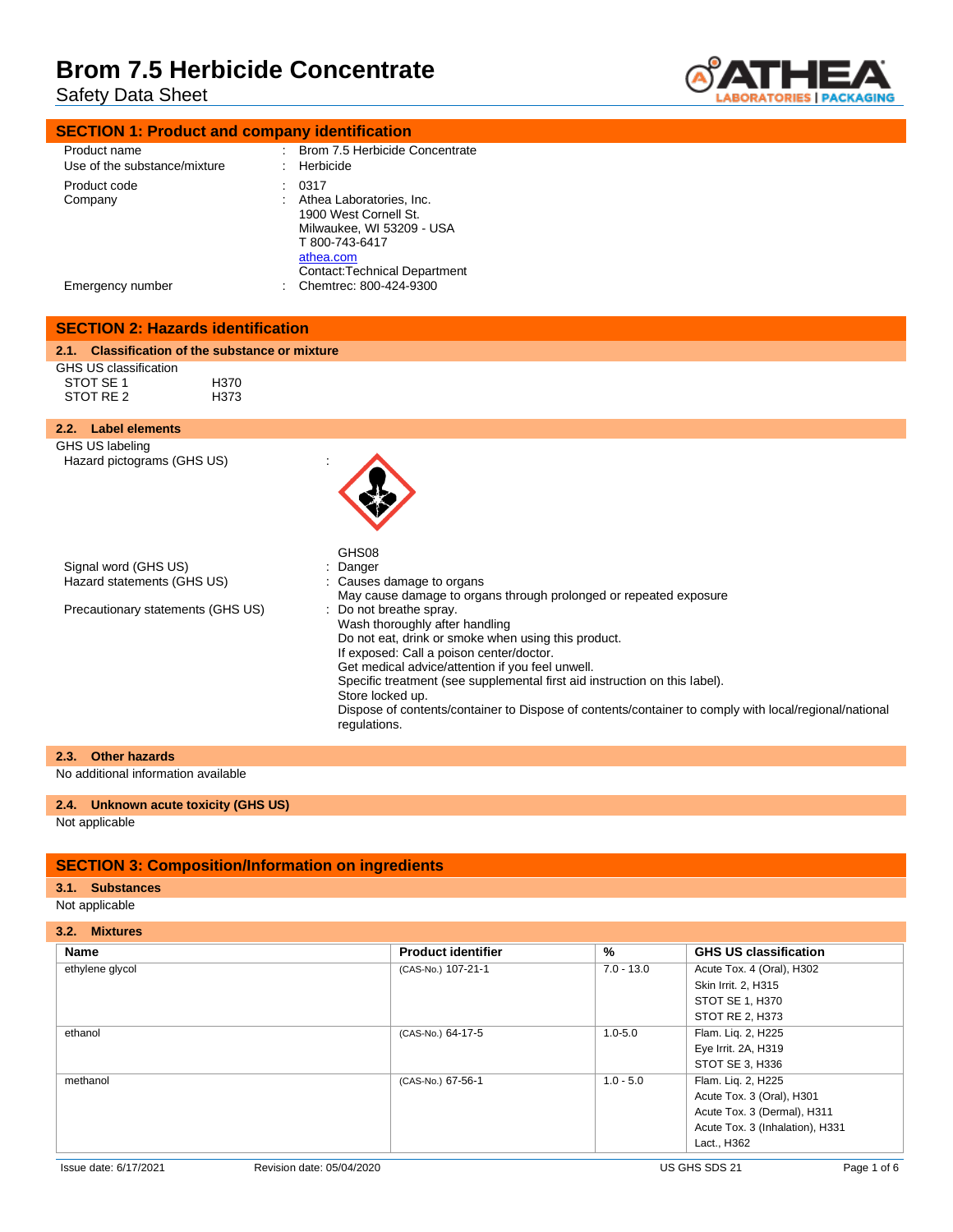Safety Data Sheet



Repr. 1B, H360 STOT SE 1, H370

All hazardous chemicals, as determined by 29 CFR 1910.1200 have been listed. A specific chemical identity and/or percentage of composition has been withheld as a trade secret. Any concentration shown as a range is to protect confidentiality or is due to batch variation.

| <b>SECTION 4: First aid measures</b>                                                                                                               |                                                                                                                                                                                                                                                                                                                           |  |
|----------------------------------------------------------------------------------------------------------------------------------------------------|---------------------------------------------------------------------------------------------------------------------------------------------------------------------------------------------------------------------------------------------------------------------------------------------------------------------------|--|
| 4.1. Description of first aid measures                                                                                                             |                                                                                                                                                                                                                                                                                                                           |  |
| First-aid measures general<br>First-aid measures after inhalation<br>First-aid measures after skin contact<br>First-aid measures after eye contact | : If you feel unwell, seek medical advice (show the label where possible).<br>: Get medical advice/attention if you feel unwell. Remove the victim into fresh air.<br>: Rinse skin with water/shower.<br>: Rinse immediately with plenty of water. Remove contact lenses, if present and easy to do. Continue<br>rinsing. |  |
| First-aid measures after ingestion                                                                                                                 | : Rinse mouth with water. Do NOT induce vomiting.                                                                                                                                                                                                                                                                         |  |
| Most important symptoms and effects, both acute and delayed<br>4.2.                                                                                |                                                                                                                                                                                                                                                                                                                           |  |
| Symptoms/effects<br>Symptoms/effects after inhalation<br>Symptoms/effects after skin contact                                                       | : May cause damage to organs (liver) through prolonged or repeated exposure.<br>: None under normal use.<br>: Repeated exposure to this material can result in absorption through skin causing significant health<br>hazard.                                                                                              |  |
| Symptoms/effects after eye contact<br>Symptoms/effects after ingestion                                                                             | : Direct contact with the eyes is likely to be irritating.<br>: Abdominal pain.                                                                                                                                                                                                                                           |  |

### **4.3. Indication of any immediate medical attention and special treatment needed**

No additional information available

| <b>SECTION 5: Firefighting measures</b>                                                                                                                                     |  |  |
|-----------------------------------------------------------------------------------------------------------------------------------------------------------------------------|--|--|
|                                                                                                                                                                             |  |  |
| : Water. Carbon dioxide. Dry chemical powder.                                                                                                                               |  |  |
| 5.2. Special hazards arising from the substance or mixture                                                                                                                  |  |  |
| : Upon combustion: CO and CO2 are formed.                                                                                                                                   |  |  |
|                                                                                                                                                                             |  |  |
| : Exercise caution when fighting any chemical fire. Use water spray or fog for cooling exposed<br>containers. Take account of environmentally hazardous firefighting water. |  |  |
| : Do not enter fire area without proper protective equipment, including respiratory protection.                                                                             |  |  |
| <b>SECTION 6: Accidental release measures</b>                                                                                                                               |  |  |
| 6.1. Personal precautions, protective equipment and emergency procedures                                                                                                    |  |  |
| : Isolate from fire, if possible, without unnecessary risk.                                                                                                                 |  |  |
|                                                                                                                                                                             |  |  |
| : Protective goggles. Gloves. Protective clothing.                                                                                                                          |  |  |
| : Evacuate unnecessary personnel. Avoid contact with skin, eyes and clothing. Ventilate spillage area.                                                                      |  |  |
| Equip cleanup crew with proper protection.                                                                                                                                  |  |  |
|                                                                                                                                                                             |  |  |

#### **6.2. Environmental precautions**

Avoid release to the environment. Prevent entry to sewers and public waters.

| 6.3. Methods and material for containment and cleaning up |                                                                                                    |
|-----------------------------------------------------------|----------------------------------------------------------------------------------------------------|
| For containment                                           | : Contain released product, pump into suitable containers.                                         |
| Methods for cleaning up                                   | : This material and its container must be disposed of in a safe way, and as per local legislation. |

: Equip cleanup crew with proper protection.

### **6.4. Reference to other sections**

No additional information available

Emergency procedures : Stop leak if safe to do so. Stop release. Ventilate area.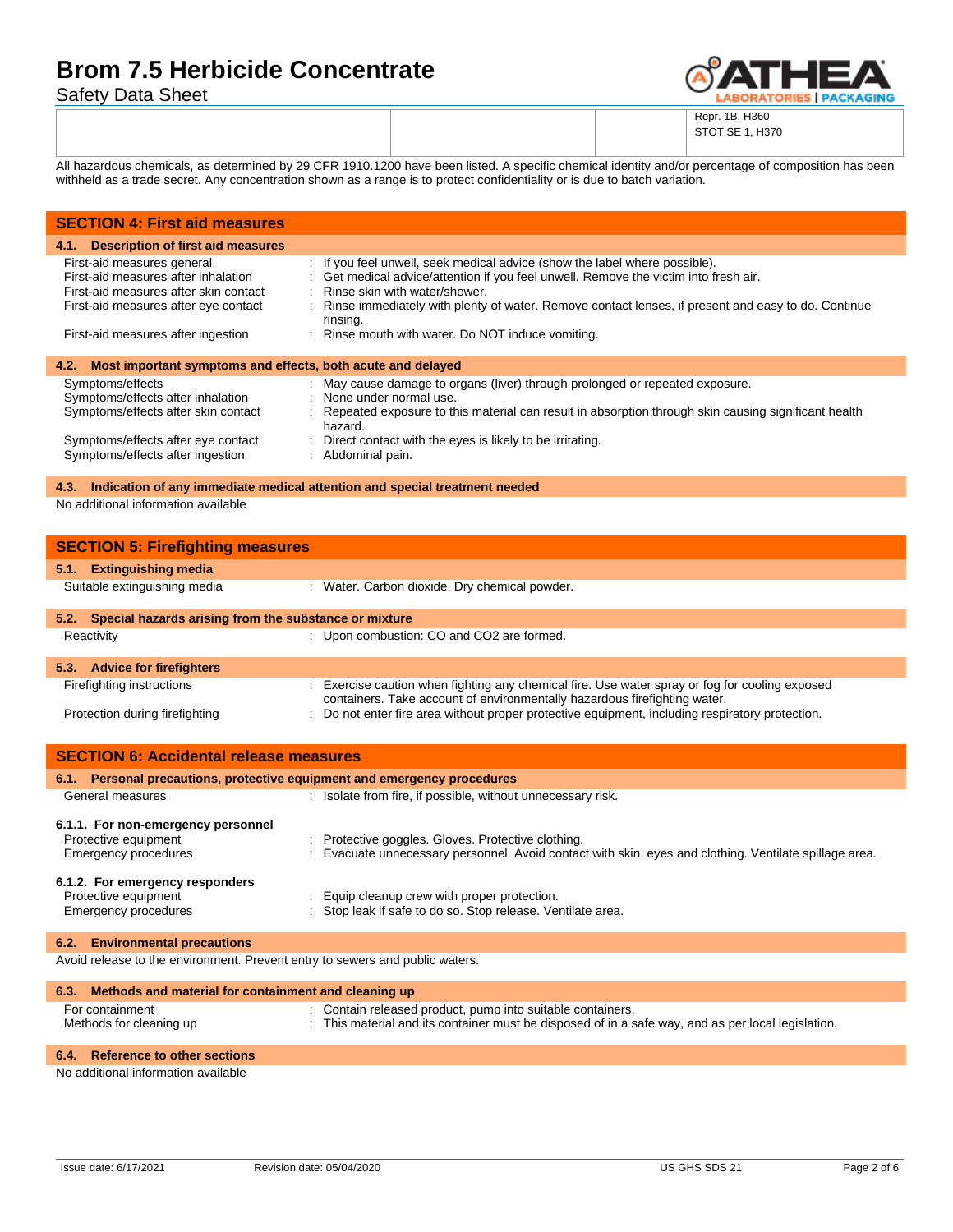Safety Data Sheet



### **SECTION 7: Handling and storage**

| 7.1. Precautions for safe handling                                |                                                                                                                                                                                                                                                                       |
|-------------------------------------------------------------------|-----------------------------------------------------------------------------------------------------------------------------------------------------------------------------------------------------------------------------------------------------------------------|
| Precautions for safe handling                                     | : Comply with the legal requirements. Do not handle until all safety precautions have been read and<br>understood. Use personal protective equipment as required. Do not eat, drink or smoke when using this<br>product. Do not get in eyes, on skin, or on clothing. |
| Hygiene measures                                                  | : Wash thoroughly after handling. Wash contaminated clothing before reuse.                                                                                                                                                                                            |
| 7.2. Conditions for safe storage, including any incompatibilities |                                                                                                                                                                                                                                                                       |
| <b>Technical measures</b>                                         | : Comply with applicable regulations.                                                                                                                                                                                                                                 |
| Storage conditions                                                | Keep container closed when not in use. Keep only in original container.                                                                                                                                                                                               |
| Storage area                                                      | $\cdot$ Moot the legal requirements. Store in a seel area. Store in a well ventilated place.                                                                                                                                                                          |

- Storage area : Meet the legal requirements. Store in a cool area. Store in a well-ventilated place. : meet the legal requirements.
	-

### **SECTION 8: Exposure controls/personal protection**

## **8.1. Control parameters**

| ethylene glycol (107-21-1) |                      |                           |  |
|----------------------------|----------------------|---------------------------|--|
| <b>ACGIH</b>               | ACGIH OEL TWA [ppm]  | 25 ppm                    |  |
| <b>ACGIH</b>               | ACGIH OEL STEL       | $10 \text{ mg/m}^3$       |  |
| <b>ACGIH</b>               | ACGIH OEL STEL [ppm] | 50 ppm                    |  |
| <b>ACGIH</b>               | Remark (ACGIH)       | Kidney dam; URT & eye irr |  |

| ethanol (64-17-5) |                      |                        |
|-------------------|----------------------|------------------------|
| <b>ACGIH</b>      | ACGIH OEL STEL [ppm] | $1000$ ppm             |
| <b>ACGIH</b>      | Remark (ACGIH)       | URT irr                |
| <b>OSHA</b>       | OSHA PEL (TWA) [1]   | 1900 mg/m <sup>3</sup> |
| <b>OSHA</b>       | OSHA PEL (TWA) [2]   | $1000$ ppm             |

| methanol (67-56-1) |                      |                                      |  |
|--------------------|----------------------|--------------------------------------|--|
| <b>ACGIH</b>       | ACGIH OEL TWA [ppm]  | $200$ ppm                            |  |
| <b>ACGIH</b>       | ACGIH OEL STEL [ppm] | $250$ ppm                            |  |
| <b>ACGIH</b>       | Remark (ACGIH)       | Headache; eye dam; dizziness; nausea |  |
| <b>OSHA</b>        | OSHA PEL (TWA) [1]   | $260 \text{ mg/m}^3$                 |  |
| <b>OSHA</b>        | OSHA PEL (TWA) [2]   | $200$ ppm                            |  |

### **8.2. Exposure controls**

Personal protective equipment : Gloves. Safety glasses. Protective clothing. Use appropriate personal protective equipment when risk assessment indicates this is necessary.



| 9.1. Information on basic physical and chemical properties |                     |
|------------------------------------------------------------|---------------------|
| Physical state                                             | : Liquid            |
| Appearance                                                 | Clear, amber liquid |
| Odor                                                       | Mild odor           |
| Odor threshold                                             | No data available   |
| рH                                                         | $: 11.2 - 12$       |
| Melting point                                              | : No data available |
| Freezing point                                             | : No data available |
| Boiling point                                              | No data available   |
| Flash point                                                | > 200 °F            |
| Relative evaporation rate (butyl acetate=1)                | No data available   |
| Flammability (solid, gas)                                  | No data available   |
| <b>Explosion limits</b>                                    | No data available   |
| <b>Explosive properties</b>                                | No data available   |
| Oxidizing properties                                       | No data available   |
| Vapor pressure                                             | No data available   |
| Relative density                                           | No data available   |
| Relative vapor density at 20 °C                            | No data available   |

**SECTION 9: Physical and chemical properties**

Issue date: 6/17/2021 Revision date: 05/04/2020 US GHS SDS 21 Page 3 of 6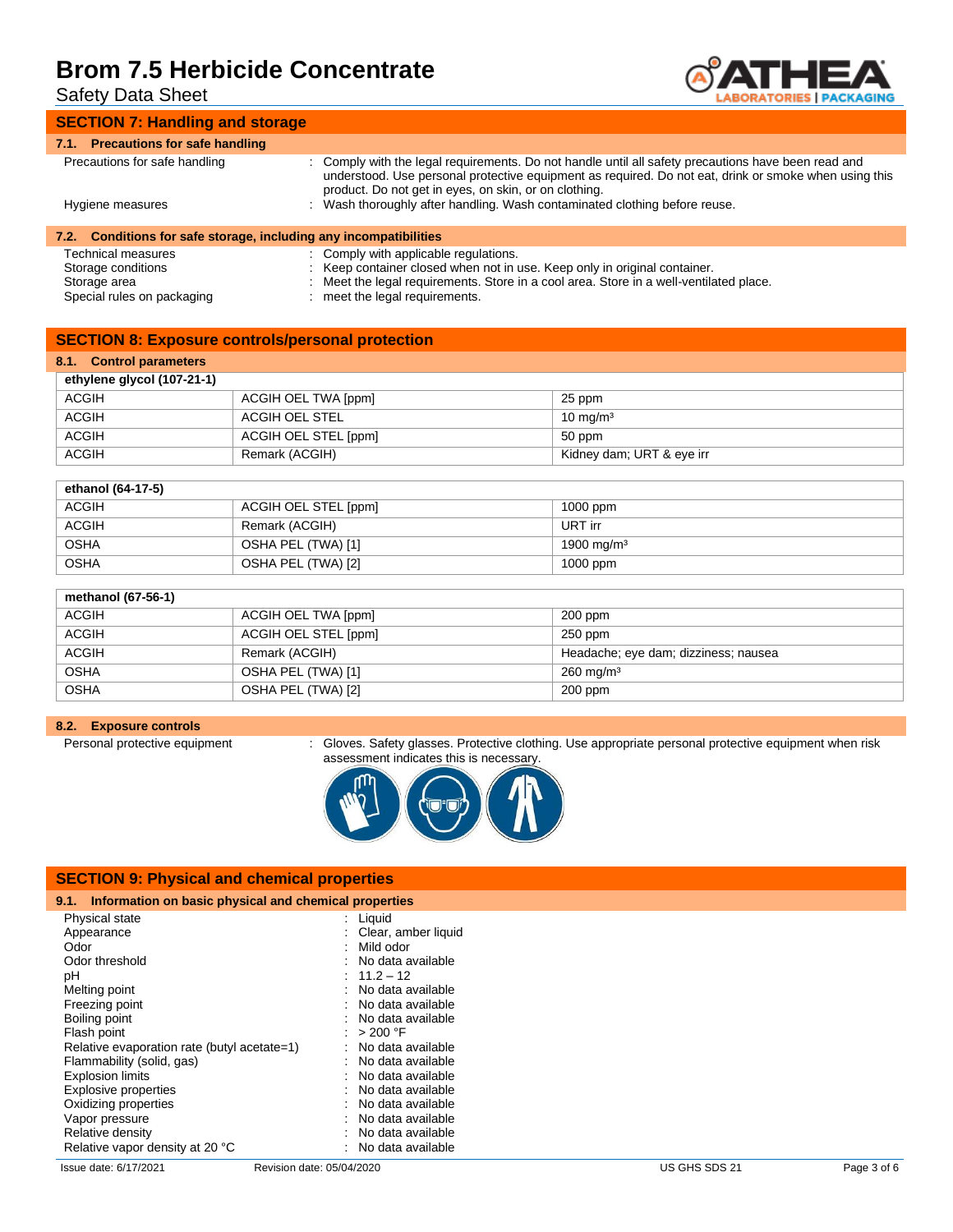# Safety Data Sheet



| Density                                         | : $1.04$ g/ml       |
|-------------------------------------------------|---------------------|
| Solubility                                      | : Soluble in water. |
| Partition coefficient n-octanol/water (Log Pow) | : No data available |
| Partition coefficient n-octanol/water (Log Kow) | : No data available |
| Auto-ignition temperature                       | : No data available |
| Decomposition temperature                       | : No data available |
| Viscosity                                       | : No data available |
| Viscosity, kinematic                            | : No data available |
| Viscosity, dynamic                              | : No data available |

# **SECTION 10: Stability and reactivity**

### **10.1. Reactivity**

Upon combustion: CO and CO2 are formed.

#### **10.2. Chemical stability**

No additional information available

### **10.3. Possibility of hazardous reactions**

Refer to section 10.1 on Reactivity.

#### **10.4. Conditions to avoid**

No additional information available

#### **10.5. Incompatible materials**

No additional information available

### **10.6. Hazardous decomposition products**

Under normal conditions of storage and use, hazardous decomposition products should not be produced.

| <b>SECTION 11: Toxicological information</b> |                                                                                               |  |
|----------------------------------------------|-----------------------------------------------------------------------------------------------|--|
| 11.1. Information on toxicological effects   |                                                                                               |  |
| Acute toxicity                               | : Not classified                                                                              |  |
| ethylene glycol (107-21-1)                   |                                                                                               |  |
| LD50 oral rat                                | 4700 mg/kg                                                                                    |  |
| LD50 dermal rabbit                           | 10626 mg/kg                                                                                   |  |
| ATE CLP (oral)                               | 500 mg/kg body weight                                                                         |  |
| ATE CLP (dermal)                             | 10626 mg/kg body weight                                                                       |  |
|                                              |                                                                                               |  |
| ethanol (64-17-5)                            |                                                                                               |  |
| LD50 oral rat                                | 10470 mg/kg body weight (OECD 401: Acute Oral Toxicity, Rat, Male / female, Experimental      |  |
|                                              | value, Oral, $14 \text{ day}(s)$ )                                                            |  |
| LD50 dermal rabbit                           | > 15800 mg/kg body weight (Rabbit, Experimental value, Dermal)                                |  |
| LC50 Inhalation - Rat                        | 125 mg/l air (Equivalent or similar to OECD 403, 4 h, Rat, Male / female, Experimental value, |  |
|                                              | Inhalation (vapours), 14 day(s))                                                              |  |
| ATE CLP (oral)                               | 10740 mg/kg body weight                                                                       |  |

| methanol (67-56-1)                                          |                                      |
|-------------------------------------------------------------|--------------------------------------|
| LD50 dermal rabbit                                          | 12800 mg/kg                          |
| ATE CLP (oral)                                              | 100 mg/kg body weight                |
| ATE CLP (dermal)                                            | 300 mg/kg body weight                |
| ATE CLP (vapors)                                            | 128.2 mg/l/4h                        |
| ATE CLP (dust, mist)                                        | $0.5$ mg/l/4h                        |
| Skin corrosion/irritation                                   | : Not classified.<br>pH: 11.2 - 12   |
| Serious eye damage/irritation                               | : Not classified<br>pH: 11.2 - 12    |
| Respiratory or skin sensitization<br>Germ cell mutagenicity | : Not classified<br>: Not classified |
| Carcinogenicity                                             | : Not classified                     |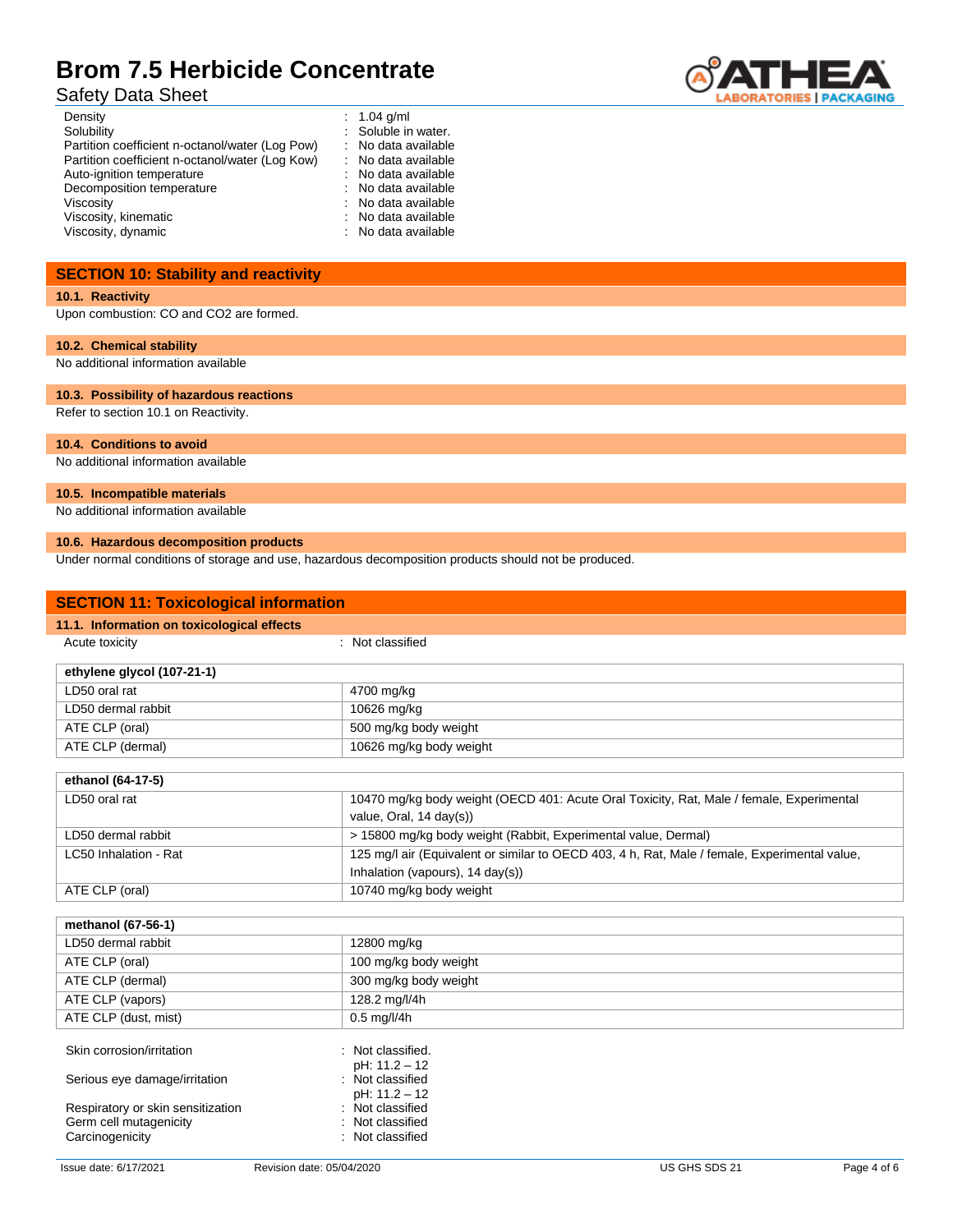BORATORIES | PACKAGING

| Reproductive toxicity                                                                         | : Not classified.                                                                                                                                                |
|-----------------------------------------------------------------------------------------------|------------------------------------------------------------------------------------------------------------------------------------------------------------------|
| STOT-single exposure                                                                          | : Causes damage to organs.                                                                                                                                       |
| STOT-repeated exposure                                                                        | : May cause damage to organs through prolonged or repeated exposure.                                                                                             |
| Aspiration hazard<br>Symptoms/effects after inhalation<br>Symptoms/effects after skin contact | : Not classified<br>: None under normal use.<br>: Repeated exposure to this material can result in absorption through skin causing significant health<br>hazard. |
| Symptoms/effects after eye contact                                                            | : Direct contact with the eyes is likely to be irritating.                                                                                                       |
| Symptoms/effects after ingestion                                                              | : Abdominal pain.                                                                                                                                                |

|                 | <b>SECTION 12: Ecological information</b> |                                                                                  |
|-----------------|-------------------------------------------|----------------------------------------------------------------------------------|
|                 | 12.1. Toxicity                            |                                                                                  |
|                 | ethanol (64-17-5)                         |                                                                                  |
| LC50 - Fish [1] |                                           | 15300 mg/l (US EPA, 96 h, Pimephales promelas, Flow-through system, Fresh water, |
|                 |                                           | Experimental value, Lethal)                                                      |

| 12.2. Persistence and degradability |                                                            |
|-------------------------------------|------------------------------------------------------------|
| ethanol (64-17-5)                   |                                                            |
| Persistence and degradability       | Biodegradable in the soil. Readily biodegradable in water. |
| Biochemical oxygen demand (BOD)     | $0.8 - 0.967$ g O <sub>2</sub> /g substance                |
| Chemical oxygen demand (COD)        | 1.7 g $O_2$ /g substance                                   |
| <b>ThOD</b>                         | 2.1 g $O_2$ /g substance                                   |
| BOD (% of ThOD)                     | 0.43                                                       |

| 12.3. Bioaccumulative potential                 |                                                                           |
|-------------------------------------------------|---------------------------------------------------------------------------|
| ethanol (64-17-5)                               |                                                                           |
| BCF - Fish [1]                                  | 1 (Other, 72 h, Cyprinus carpio, Static system, Fresh water, Read-across) |
| Partition coefficient n-octanol/water (Log Pow) | -0.31 (Experimental value)                                                |
| Bioaccumulative potential                       | Not bioaccumulative.                                                      |

| <b>SECTION 13: Disposal considerations</b> |
|--------------------------------------------|
|--------------------------------------------|

**13.1. Waste treatment methods**

Waste treatment methods : Dispose of contents/container to comply with local/regional/national/international regulations.

| <b>SECTION 14: Transport information</b>  |                                           |  |
|-------------------------------------------|-------------------------------------------|--|
| <b>Department of Transportation (DOT)</b> |                                           |  |
|                                           |                                           |  |
| <b>Additional information</b>             |                                           |  |
| Other information                         | : No supplementary information available. |  |
|                                           |                                           |  |
| <b>ADR</b>                                |                                           |  |
| No additional information available       |                                           |  |
| <b>Transport by sea</b>                   |                                           |  |
| No additional information available       |                                           |  |
| Air transport                             |                                           |  |
| No additional information available       |                                           |  |

### **SECTION 15: Regulatory information**

EPA Registration Number: 10088-82

This chemical is a pesticide product registered by the Environmental Protection Agency and is subject to certain labeling requirements under federal pesticide law. These requirements differ from the classification criteria and hazard information required for safety data sheets, and for workplace labels of non-pesticide chemicals. Following is the hazard information as required on the pesticide label **Caution:** Harmful if swallowed. Causes moderate eye irritation. Do not get on skin or clothing. Avoid contact with eyes, skin or clothing.

All components of this product are listed, or excluded from listing, on the United States Environmental Protection Agency Toxic Substances Control Act (TSCA) inventory except for:

| ithiu<br>hvdroxid⊾<br>uvine      |                                                                  | 00 L |             |
|----------------------------------|------------------------------------------------------------------|------|-------------|
| 7/2021<br><b>LCCLIC</b><br>ાતાત. | ח/⊼ר<br>Revision<br>date:<br>$\overline{M}$<br>05/04/2020<br>161 |      | ימטי<br>auc |